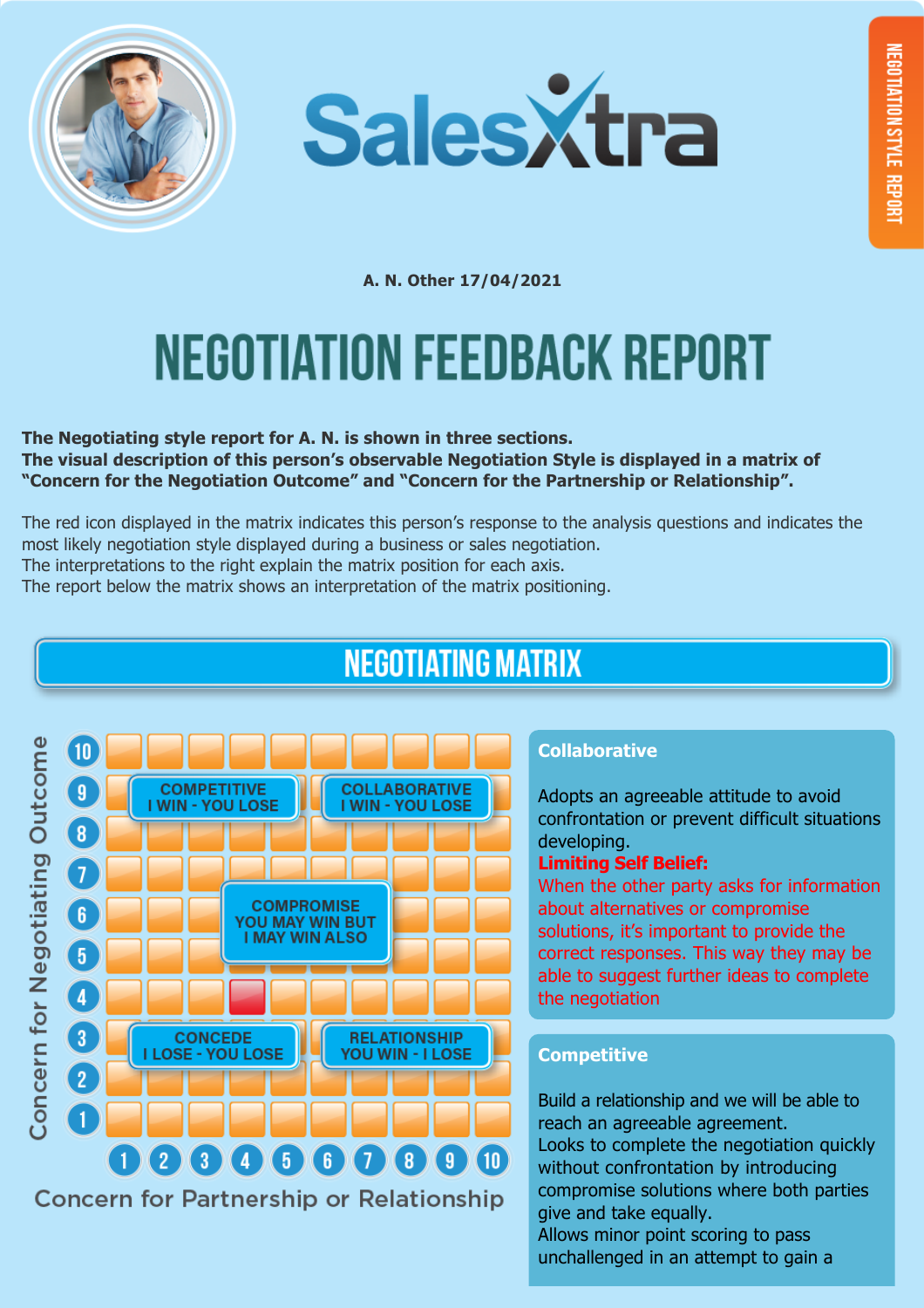



**A. N. Other 17/04/2021**

# **NEGOTIATING MATRIX INTERPRETATION**

## **Compromise**

Looks to complete the negotiation quickly without confrontation by introducing compromise solutions where both parties give and take equally.

Faces competitive situations with a measured degree of confidence. Searches for objective methods of implementing mutually beneficial solutions.

Shows flexibility in achieving the objectives of both parties. You have to give something in order to get something.

The Compromise negotiating style presents a flexible and somewhat assertive attitude towards the negotiation where the material outcome is generally balanced by the concern for the on-going relationship.

By discussing areas of common ground to reduce conflict, this negotiating style often reduces tension by discussing concessions that may be available.

Receptive to suggestions of compromise or alternatives to maintain harmony and often displays a negotiation attitude of:

- Let's split the difference.
- If we both compromise we can reach an agreement quickly.
- Let's meet each other half way.
- Some concern must be shown for the on-going relationship to gain a satisfactory result.

#### Sales:

Views the negotiating process as product or service oriented; where the salesperson is competing against similar competitive proposals.

## **Concede / Compromise**

Moderate concern for material outcome and continuing relationship leads to frequent compromises to reach a quick settlement.

Offers concessions to enhance the relationship.

Receptive to suggestions of compromise or alternatives to maintain harmony.

Looks for ways to meet the other party half way.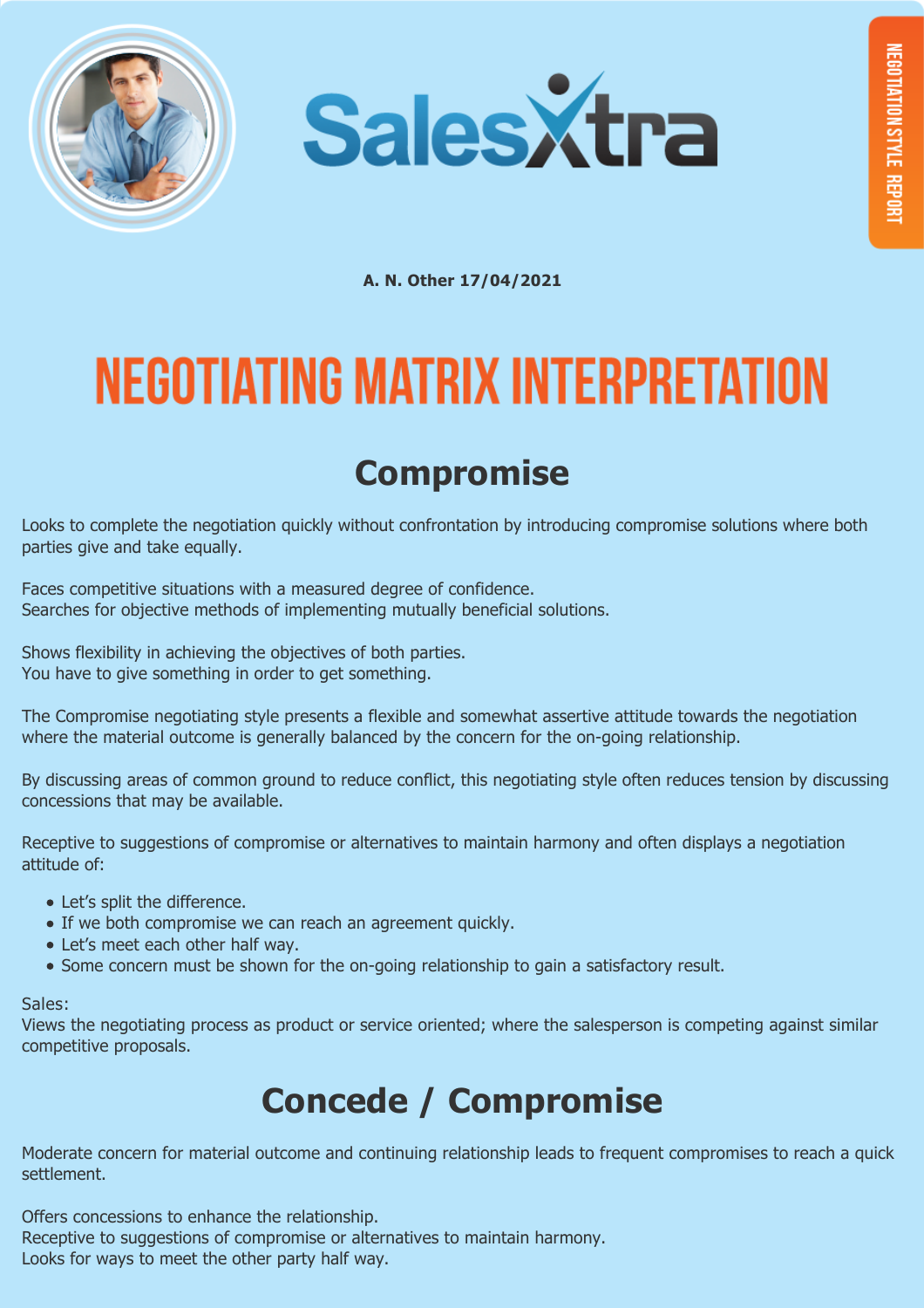



**A. N. Other 17/04/2021**

## **HIGH PERFORMANCE INDICATORS**

This report measures the salesperson's negotiation position in 5 the most common negotiation styles. The lower the rating the less likely this person will be to naturally display the negotiation style. The higher the rating the more likely this person is to display the negotiation style.